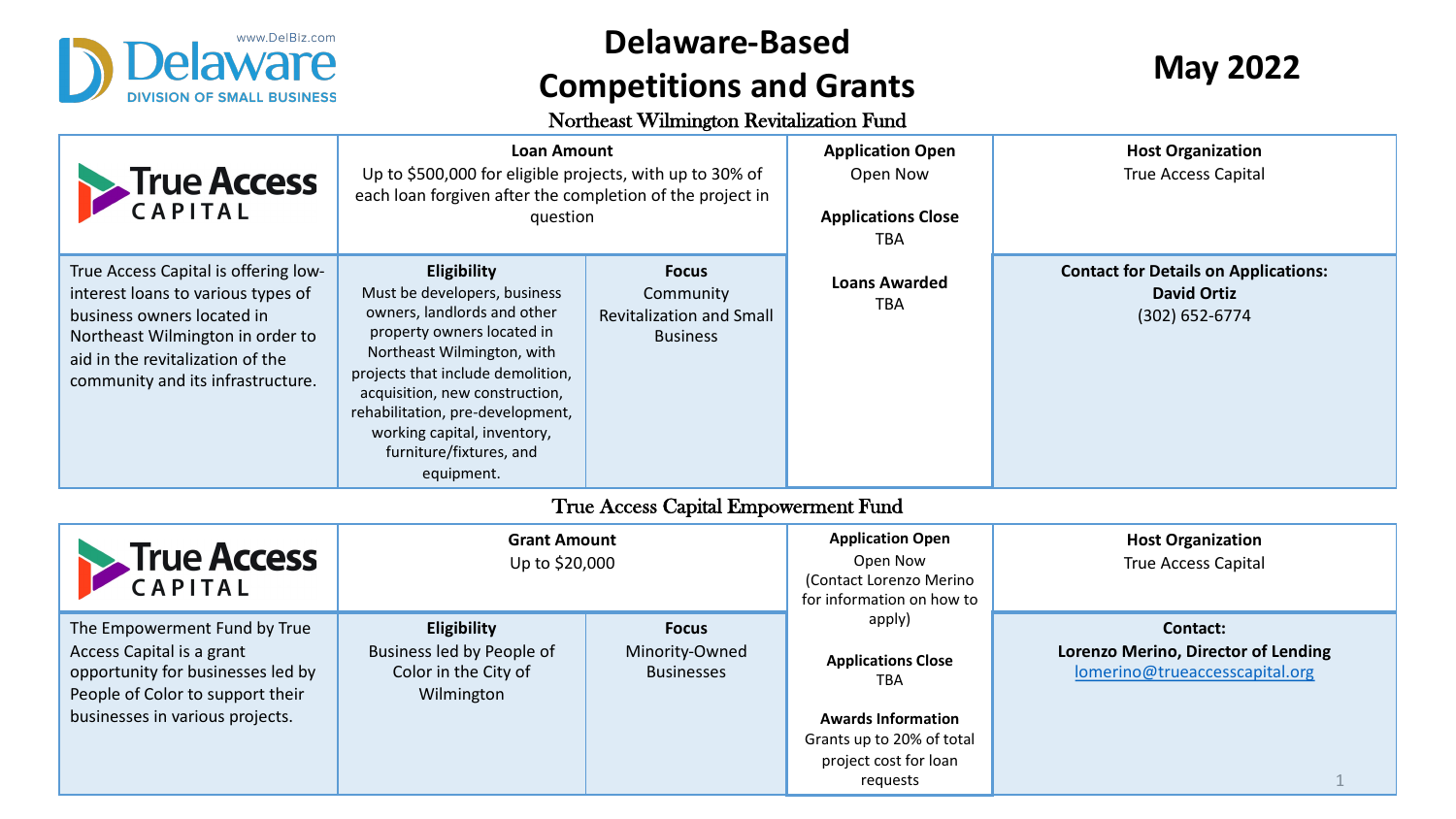

**Delaware Council** on Farm and Food Policy  $\circledcirc$  ior  $\circledcirc$ 

#### The First State Food System Program Grants

**Focus** Agriculture

#### **Grant Amount**

Single-Use Projects (<1 Year): \$2,500 to \$49,999 Multi-Use Projects (>1 Year): \$50,000 to \$150,000

The First State Food System Program provides grant funding to entities that grow, process, store, transport, distribute, or sell food in the State of Delaware. The Council will provide funding to a diverse range of entities operating at various points in the food supply chain, including small to mid-sized producers and supply chain entities.

**Eligibility** Located in Delaware **The following businesses are eligble: Producers:** farm operation must have an annual value of sales between \$20,000 and \$300,000, and the farm must actively be producing no more than 300 acres of fruits, vegetables, other specialty crops, or other products for human consumption. **Storage:** food hubs **Transportation:** fleet coordinators, logistics **Processing:** incubator facilities, commercial kitchens **Distribution:** retail outlets, pantries, food trucks, single or multi-site grocery stores, cooperative grocers, corner stores, mobile markets, restaurants, farmers markets, on-farm stores

**Application Open Open Now (Apply** 

> **Applications C** 5/31/2022

#### **Awards Informa**

Successful propos be chosen on the n the project as they to the published of and will be includ part of the First Sta System Progra Applicants will be n in writing whethe project has been a a grant.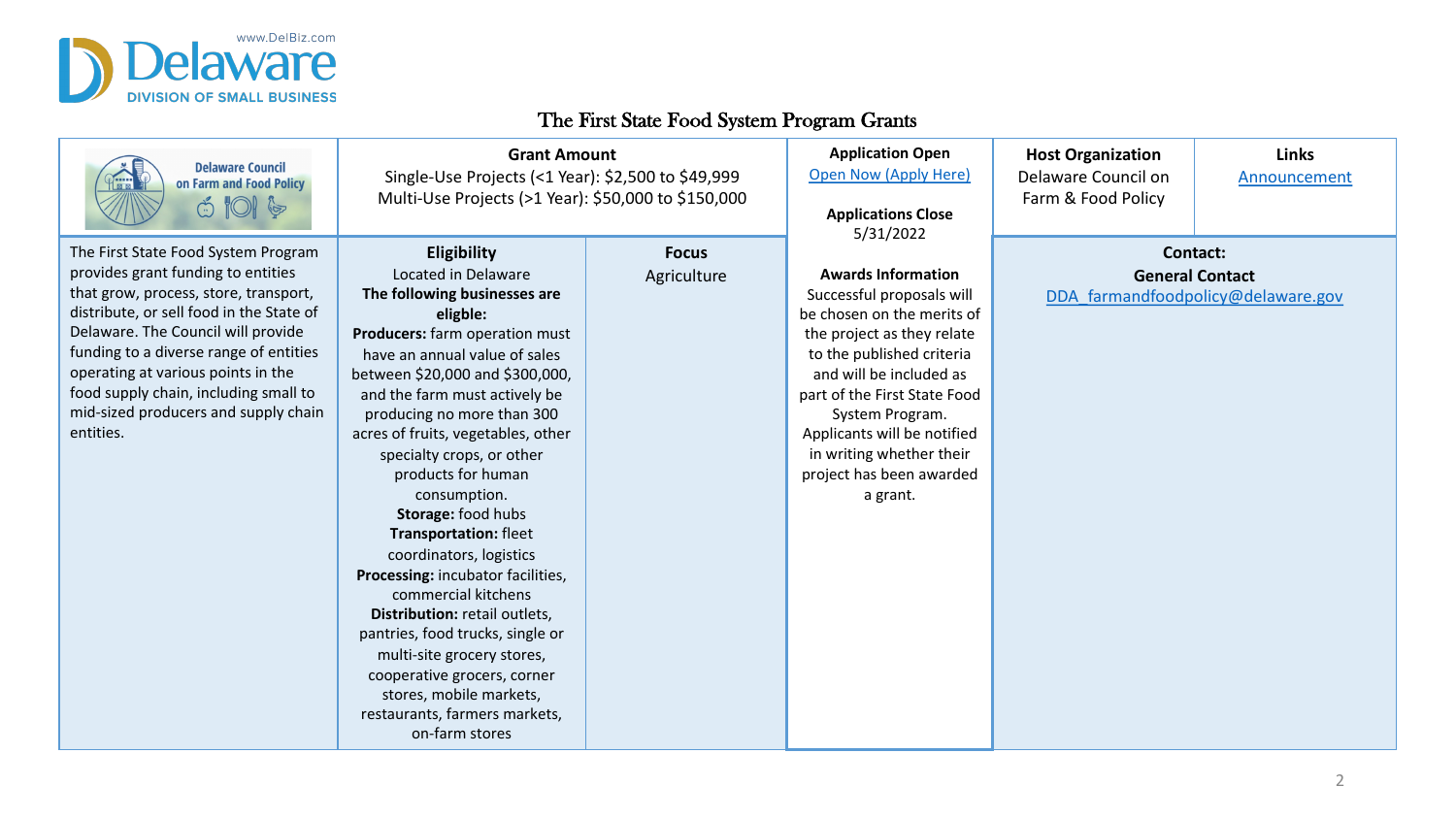

## Workforce Training Grant

| www.DelBiz.com                                                                                                                                                                                                                                     |                                                                                                                                                                                                     | <b>Grant Amount</b><br>Matches grants that fund specialized training for<br>companies up to \$100,000 per project | <b>Application O</b><br>Open Now (Apply<br><b>Grants Award</b>                               |
|----------------------------------------------------------------------------------------------------------------------------------------------------------------------------------------------------------------------------------------------------|-----------------------------------------------------------------------------------------------------------------------------------------------------------------------------------------------------|-------------------------------------------------------------------------------------------------------------------|----------------------------------------------------------------------------------------------|
| Workforce Training Grants are offered by<br>the Delaware Division of Small Business to<br>attract and retain quality jobs in the state<br>of Delaware. They are also offered to<br>create opportunities for advancement for<br>Delaware employees. | Eligibility<br>Applicants must<br>demonstrate a need for<br>the training, which<br>should be related to<br>new and innovative<br>processes or programs,<br>machinery, or tech-<br>related upgrades. | <b>Focus</b><br><b>Workforce Training</b>                                                                         | Grants are awa<br>after 45 days; d<br>funding is exhaus<br>further applicatio<br>be accepted |
|                                                                                                                                                                                                                                                    |                                                                                                                                                                                                     | <b>Energy Assessment Grants</b>                                                                                   |                                                                                              |
|                                                                                                                                                                                                                                                    |                                                                                                                                                                                                     |                                                                                                                   |                                                                                              |
|                                                                                                                                                                                                                                                    |                                                                                                                                                                                                     | <b>Grant Amount</b><br>Grant awards will not exceed \$100,000 per<br>individual per year                          | Application<br><b>Open Now (App</b><br><b>Grants Awal</b><br>Grants are awar                 |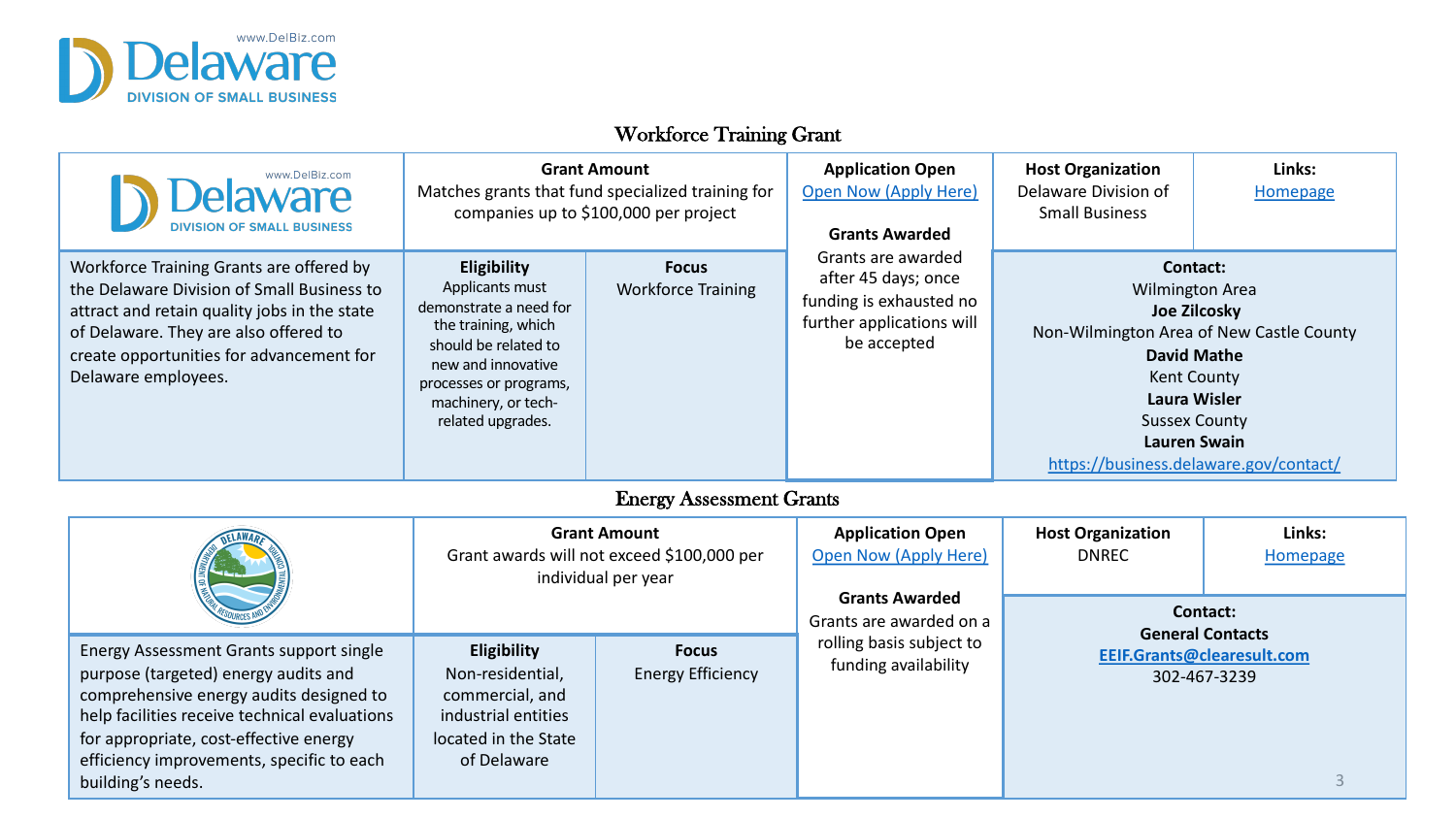

## **REH** M

Rehoboth B businesses commercial sign and aw

## Rehoboth Beach Main Street Sign & Awning Gra

| <b>IOBOTH BEACH</b><br><b>AINSTREET</b>                                                                        |                                                                                                                                 | <b>Grant Amount</b><br>4 Matching Grants of \$500 each | <b>Application O</b><br>Open Now (Apply<br><b>Awards Inform:</b>               |
|----------------------------------------------------------------------------------------------------------------|---------------------------------------------------------------------------------------------------------------------------------|--------------------------------------------------------|--------------------------------------------------------------------------------|
| Beach Main Street is helping<br>in the downtown historic<br>I district save money on their<br>vning purchases. | <b>Eligibility</b><br>Must be a business<br>located in the<br>downtown historic<br>commercial district of<br>Rehoboth Beach, DE | <b>Focus</b><br><b>Small Business</b>                  | Awards will be git<br>a first come first<br>basis until fund<br>depleted (\$20 |

## State Trade Expansion Program (STEP) Grant

| <b>Small Business  </b>                                                                                                                                                                                                                                           |                                                                                                                                              | <b>Grant Amount</b><br>Reimburses expenses for up to 50% of approved,<br>eligible, export marketing expenses up to a<br>maximum of \$7,000 per fiscal year, per company. | <b>Application O</b><br>Open Now (Apply<br><b>Grants Award</b><br>Grants are award |
|-------------------------------------------------------------------------------------------------------------------------------------------------------------------------------------------------------------------------------------------------------------------|----------------------------------------------------------------------------------------------------------------------------------------------|--------------------------------------------------------------------------------------------------------------------------------------------------------------------------|------------------------------------------------------------------------------------|
| The State Trade and Expansion Program<br>(STEP) Grant offers eligible Delaware<br>businesses assistance to help launch or<br>expand export activity. All companies can<br>receive funding a maximum of three times,<br>per country market, in a five-year period. | <b>Eligibility</b><br>Examples of eligible<br>activities include<br>booth fees for<br>overseas trade<br>shows, travel<br>expenses, and more. | <b>Focus</b><br><b>Delaware Business</b><br><b>Exports</b>                                                                                                               | rolling basi:                                                                      |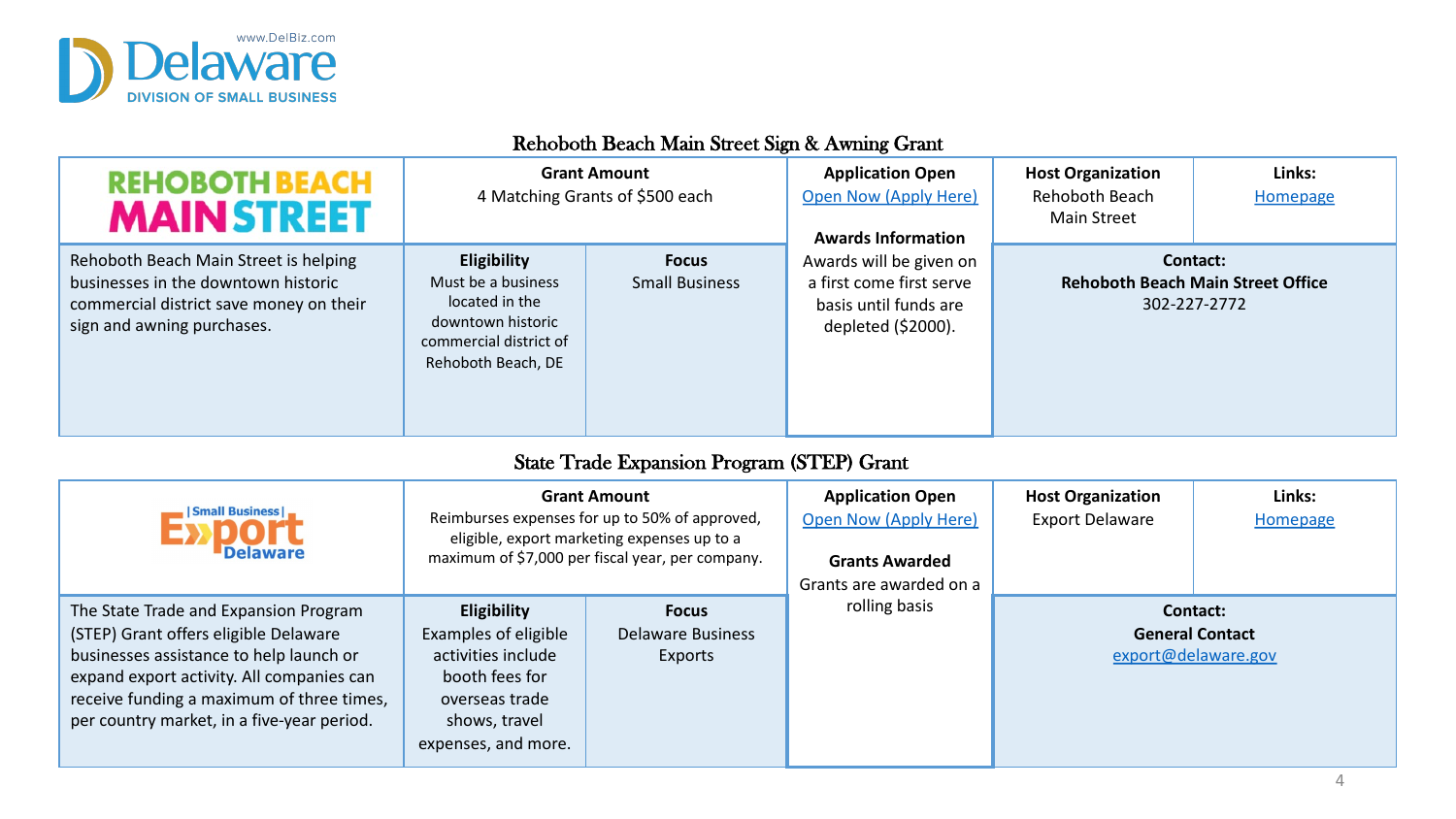

## **Community Grants and Funding**

#### Amber Grant for Women

| <b>WomensNet</b>                                                                                                                                                                 |                                                                               | <b>Grant Amount</b><br>\$4,000 winner once a month<br>\$1,000 for runner-up<br>\$25,000 once a year | <b>Application O</b><br>First day of each<br>(Apply Here                              |
|----------------------------------------------------------------------------------------------------------------------------------------------------------------------------------|-------------------------------------------------------------------------------|-----------------------------------------------------------------------------------------------------|---------------------------------------------------------------------------------------|
| A grant for women with businesses<br>awarded in honor of Amber Wigdahl, who<br>tragically passed away at the age of 19<br>before she was able to realize her business<br>dreams. | <b>Eligibility</b><br>Must be a woman 18<br>years or older with a<br>business | <b>Focus</b><br>Any Industry                                                                        | <b>Application Cl</b><br>Last day of each I<br><b>Grants Award</b><br>One winner each |

## Black Founder Startup Grant

| <b>SOGAL</b>                                                                                                                                                                                                                                                                               |                                                                                                             | <b>Grant Amount</b><br>\$5,000 to \$10,000          | <b>Application O</b><br>Open Now<br>(Apply At Botto<br>Homepage]               |
|--------------------------------------------------------------------------------------------------------------------------------------------------------------------------------------------------------------------------------------------------------------------------------------------|-------------------------------------------------------------------------------------------------------------|-----------------------------------------------------|--------------------------------------------------------------------------------|
| SoGalFoundation has teamed with Winky<br>Lux, bluemercury, twelveNYC, Twilio,<br>Walmart.org's Center for Racial Equality,<br>and other sponsors to make a small step<br>towards progress by providing several \$10K<br>and \$5K cash grants to Black women or<br>nonbinary entrepreneurs. | <b>Eligibility</b><br>Must be a black<br>women-owned<br>business or a black<br>nonbinary-owned<br>business. | <b>Focus</b><br>Minority-Owned<br><b>Businesses</b> | <b>Grants Award</b><br>Grants are award<br>rolling basis u<br>funding is exhat |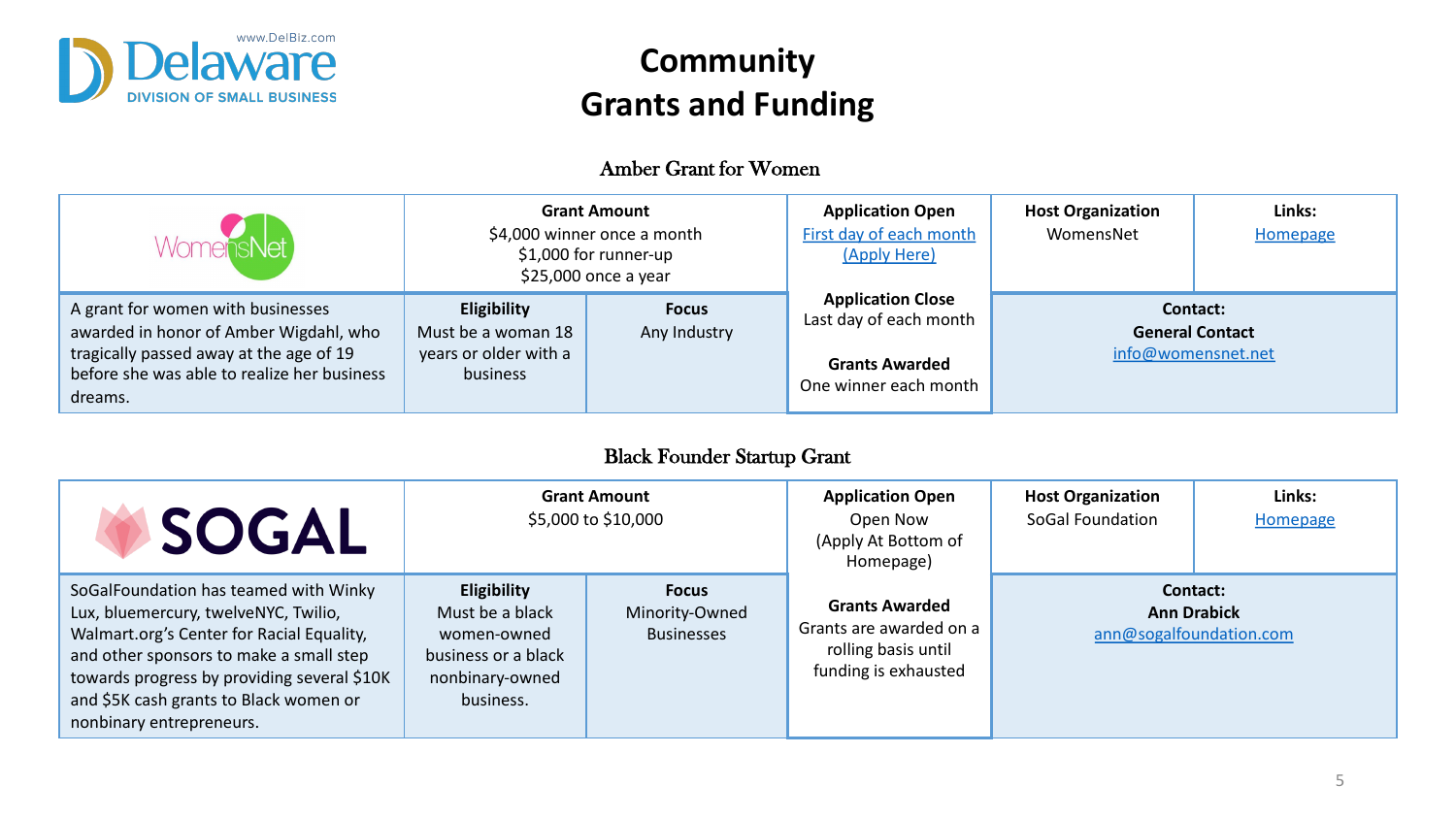

### Comcast RISE Program

| <b>COMCAST</b><br><b>RISE</b>                                                                                                     |                                                 | <b>Program Rewards</b><br>Advertising and Marketing Consultations<br><b>TV Media Schedule</b><br><b>Creative Production</b><br><b>Tech Makeover</b><br><b>Monetary Grant</b> | <b>Application O</b><br><b>Open Now (Apply</b><br><b>Applications C</b><br>6/17/2022 |
|-----------------------------------------------------------------------------------------------------------------------------------|-------------------------------------------------|------------------------------------------------------------------------------------------------------------------------------------------------------------------------------|--------------------------------------------------------------------------------------|
| Comcast is providing services and upgrades<br>to BIPOC-owned small businesses in need<br>that have suffered through the pandemic. | <b>Eligibility</b><br>BIPOC-owned<br>businesses | <b>Focus</b><br>Any Industry                                                                                                                                                 | <b>Program Awa</b><br>Recipients cho<br>quarterly                                    |

## Jane Walker First Women Grant Program

| <b>FIRST WOMEN</b><br><b>Grant Program</b>                                                                                                                                                  |                                                                             | <b>Grant Amount</b><br>\$10,000 | <b>Application O</b><br><b>Open Now (Apply</b><br><b>Applications C</b><br>Applications wi<br>accepted on a re |
|---------------------------------------------------------------------------------------------------------------------------------------------------------------------------------------------|-----------------------------------------------------------------------------|---------------------------------|----------------------------------------------------------------------------------------------------------------|
| The Jane Walker First Women Grant, by<br>Jane Walker and IFundWomen, is for<br>women-owned businesses who have<br>broken through in culture and paved the<br>way for more women to succeed. | Eligibility<br>Women-owned<br>business with at least<br>\$25,000 in revenue | <b>Focus</b><br>Any Industry    | basis.<br><b>Program Awa</b><br>30 Grants will<br>awarded in to                                                |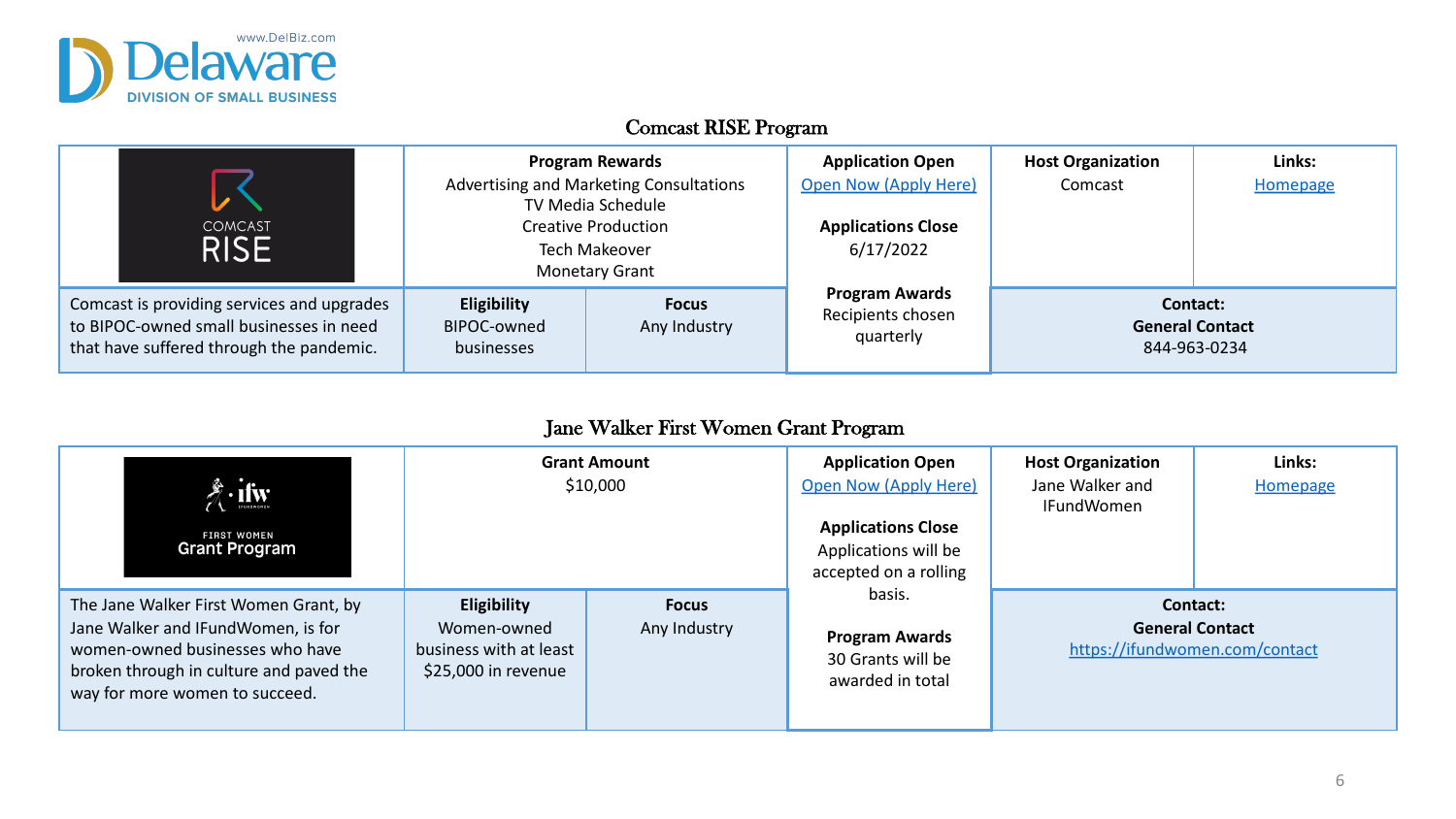

## Development Innovation Ventures (DIV)

| <b>USAID</b><br>JSAID                                                                                                                                        |                                                                                       | <b>Grant Amount</b><br>Stage 1: Pilot (up to \$200K)<br>Stage 2: Test and Position for Scale (up to \$1.5M) | Application O<br><b>Always Ope</b><br>(Apply Here |
|--------------------------------------------------------------------------------------------------------------------------------------------------------------|---------------------------------------------------------------------------------------|-------------------------------------------------------------------------------------------------------------|---------------------------------------------------|
| FROM THE AMERICAN PEOPLE                                                                                                                                     |                                                                                       | Stage 3: Transition to Scale (up to \$5M)<br>Evidence Grants: (up to \$1.5M)                                | <b>Grants Award</b>                               |
| Multiple stages of grants for innovators and<br>researchers to test new ideas and solutions<br>that can change the world and help<br>improve people's lives. | <b>Eligibility</b><br>Determine if you are<br>eligible using the DIV<br>Questionnaire | <b>Focus</b><br>Any Industry                                                                                | 10-20 awarded po<br>(1-2% of applica              |

### NASE Growth Grants

| nase                                                                                                                                     |                                                                                                 | <b>Grant Amount</b><br>\$4,000        | Application O<br>Always Open<br><b>Members</b>                     |
|------------------------------------------------------------------------------------------------------------------------------------------|-------------------------------------------------------------------------------------------------|---------------------------------------|--------------------------------------------------------------------|
| A grant for small business owners that are<br>members of the National Association for<br>the Self-Employed to finance business<br>needs. | <b>Eligibility</b><br>Must be a member<br>of NASE for at least 3<br>months prior to<br>applying | <b>Focus</b><br><b>Small Business</b> | <b>Grants Award</b><br>Number given v<br>grants award<br>quarterly |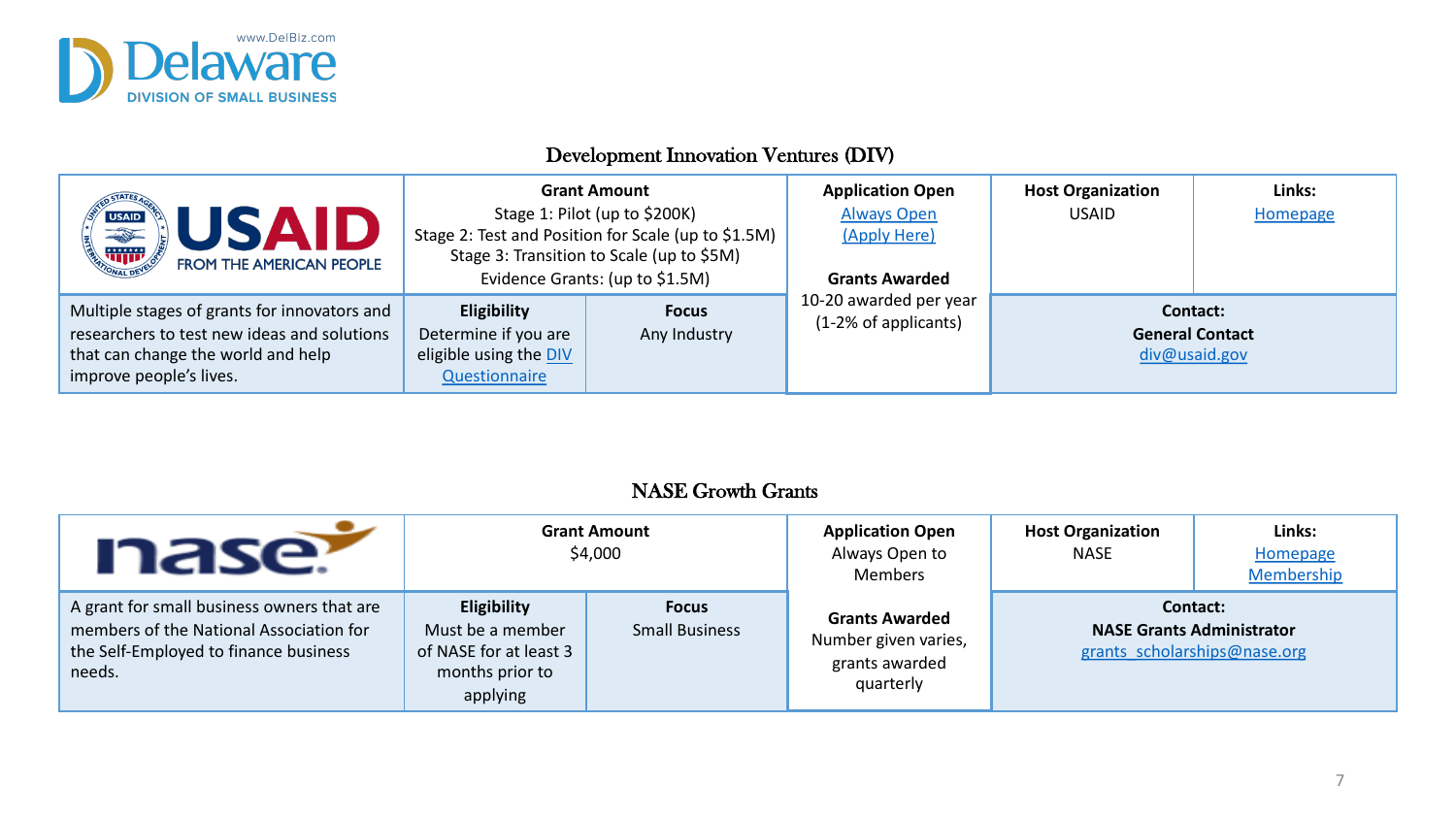

## **SBIR/STTR Funding Opportuni National Science Foundation (NSF)**

### Below is a list of topics currently being offered by the NSF for Small Business Innovation Rese **Transfer (STTR) grant opportunities.**

| PH: Photonics (PH)                                                       | R3: Robotic Applications<br>$\bullet$         |
|--------------------------------------------------------------------------|-----------------------------------------------|
| PH1: Advanced Metrology and Sensors                                      | R4: Robotics in Agile Manufactur              |
| PH2: Advanced Optical Components and Systems<br>$\bullet$                | Robots                                        |
| PH3: Communications, Information, and Data Storage<br>$\bullet$          | R5: Other Robotics Technologies<br>$\bullet$  |
| PH4: Lighting and Displays<br>$\bullet$                                  | S: Semiconductors (S)                         |
| <b>PH5: Photonic Devices</b><br>$\bullet$                                | S1: Electronic Devices                        |
| PH6: Photonic Energy Conversion<br>$\bullet$                             | S2: Electronic Materials<br>$\bullet$         |
| <b>PH7: Photonic Materials</b><br>$\bullet$                              | S3: Integrated Circuit Design<br>$\bullet$    |
| PH8: Silicon Photonics and Photonic Integrated Circuits<br>$\bullet$     | S4: Microelectronics Packaging a              |
| PH9: Photonic Metamaterials and Plasmonics<br>$\bullet$                  | Integration                                   |
| PH10: Quantum Optics and Nanophotonics<br>$\bullet$                      | S5: Novel Semiconductor-based !<br>$\bullet$  |
| PH11: Other Photonics Technologies<br>$\bullet$                          | S6: Processing and Metrology Te<br>$\bullet$  |
| PM: Power Management (PM)                                                | S7: Wide Bandgap Power Devices                |
| PM1: Energy Harvesting Devices and Systems<br>$\bullet$                  | S8: Other Semiconductor Techno<br>$\bullet$   |
| PM2: Materials and Devices for Power Electronics<br>$\bullet$            | SP: Space (SP)                                |
| PM3: Materials and Devices for Thermal Management<br>$\bullet$           | SP1: Extra-terrestrial Resource Ex            |
| PM4: Novel Power and Thermal Management Sensors<br>$\bullet$             | SP2: Geological and Geoclimatic               |
| PM5: Power Electronics Circuits and Control Systems<br>$\bullet$         | Technologies                                  |
| PM6: Power Management Infrastructure and Smart Grid Systems<br>$\bullet$ | SP3: Ground Launch Sites and Sal<br>$\bullet$ |
| PM7: Systems for Thermal Management                                      | Technologies                                  |
| PM8: Other Power Management Technologies                                 | SP4: In-space Manufacturing Tec<br>$\bullet$  |
| QT: Quantum Information Technologies (QT)                                | SP5: Navigation and Positioning<br>$\bullet$  |
| QT1: Quantum Algorithms                                                  | SP6: On-Orbit Technologies<br>$\bullet$       |
| <b>QT2: Quantum Communications</b><br>$\bullet$                          | SP7: Remote Sensing Technologi<br>$\bullet$   |
| QT3: Quantum Computing<br>$\bullet$                                      | SP8: Spacecraft Development an<br>$\bullet$   |
| QT4: Quantum Sensing and Metrology<br>$\bullet$                          | SP9: Space Transportation and A<br>$\bullet$  |
| QT5: Quantum Simulation<br>$\bullet$                                     | SP10: Telecommunications Techn<br>$\bullet$   |
| QT6: Other Quantum Information Technologies<br>$\bullet$                 | SP11: Other Space-related Techn<br>$\bullet$  |
| W2: Wireless Systems<br>$\bullet$                                        | W: Wireless Technologies (W)                  |
| W3: Other Wireless Technologies                                          | W1: Wireless Devices and Compo                |
| R: Robotics (R)                                                          |                                               |
| R1: Human Assistive Technologies and Bio-related Robotics<br>$\bullet$   |                                               |
| R2: Human-Machine Interfaces and Control/Architecture<br>$\bullet$       |                                               |